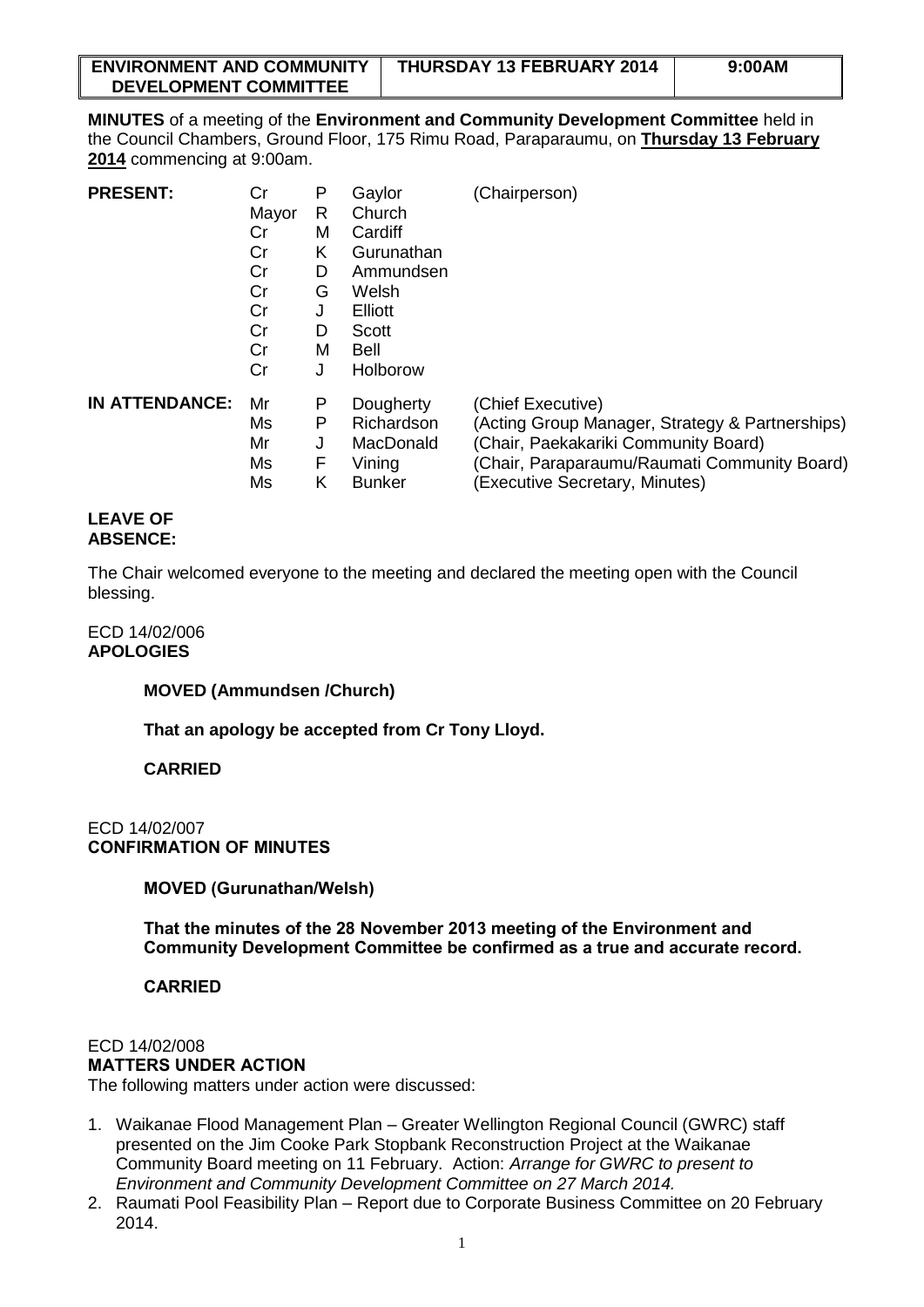#### ECD 14/02/009 **PUBLIC SPEAKING**

- 1. Florence McNeill from Friends of the Paekakriki Streams spoke to the Committee regarding E.coli contamination in the Wainui Stream. Ms McNeill had requested re-testing of the water but this has not occurred. Ms Neill provided a document outlining ten questions that the Friends of the Paekakriki Streams would like responses to.
- 2. Janette Newport spoke to the Committee in support of her application to be a community representative on the Grants Allocation Subcommittee for the Community Grants programme. Ms Newport gave details of her background of community work within the Kapiti district.
- 3. Patricia Winskill spoke to the Committee in support of her application to become a community representative on the Grants Allocation Subcommittee for the Community Grants programme and give details of her work in the community.
- 4. Lyn Sleath, Secretary of Kapiti Cycling, spoke to the Committee regarding cycleways and shared pathway issues in the district and sought advice on four points outlined in a letter to the Committee; tabled at the meeting. Mr Sleath reported on the lack of effectiveness of Cycleways, Walkways and Bridleways advisory group on this matter.
- 5. John Mowbray, Chair of the Mahara Gallery Trust, spoke to the Committee in support of the report on the annual activities and performance of Mahara Gallery. Mr Mowbray introduced Pip Howells, who will be heading the gallery re-development project and Kevin Ramshaw, one of the galleries trustees.

# *\*Pat Dougherty left the meeting at 9:58am and returned at 10:00am*

- 6. Gillian Corder spoke to the Committee in support of the report on the annual activities and performance of Kāpiti Citizens Advice Bureau. Ms Corder thanked Sam Hutcheson, the Social Wellbeing Team and the Mayor and Councilors for their support and funding.
- 7. Dianne Halstead, Chair of Ōtaki Citizens Advice Bureau in support of the report on their annual activities and performance. Ms Halstead thanked Sam Hutcheson and Mayor Church for their support.
- 8. Angela Robinson, Chair of Te Newhanga Kāpiti Community Centre, spoke to the Committee in support of the report on the annual activities and performance of Te Newhanga Kāpiti Community Centre.
- 9. Ken Birdling, Area Manager of Red Cross, spoke to the Committee in support of the report on the annual activities and performance of the Red Cross, in particular the Kapiti Health Shuttle and expressed support of continuing the partnership with Kāpiti Coast District Council.
- 10. Jean Chamberlain from St Johns spoke to the Committee in support of the reporting on the Ōtaki Health Shuttle and the annual activities and performance of St. Johns.
- 11. Wynn Ingram, Chair of Volunteer Kāpiti, spoke to the Committee in support of the report on the annual activities and performance of Volunteer Kāpiti.

# *\*Cr Jackie Elliott left the meeting at 10:32am and returned at 10:33am*

12. Graham Bathgate and John Grundy spoke to the Committee seeking support for a railway station at Raumati; as per their report provided to the Committee prior to the meeting.

Discussion took place regarding the feasibility for a station at Raumati and the issue of commuter parking. The Committee was informed that Greater Wellington Regional Council (GWRC) will be presenting at Paraparaumu and Raumati Community Board on Tuesday 18 February.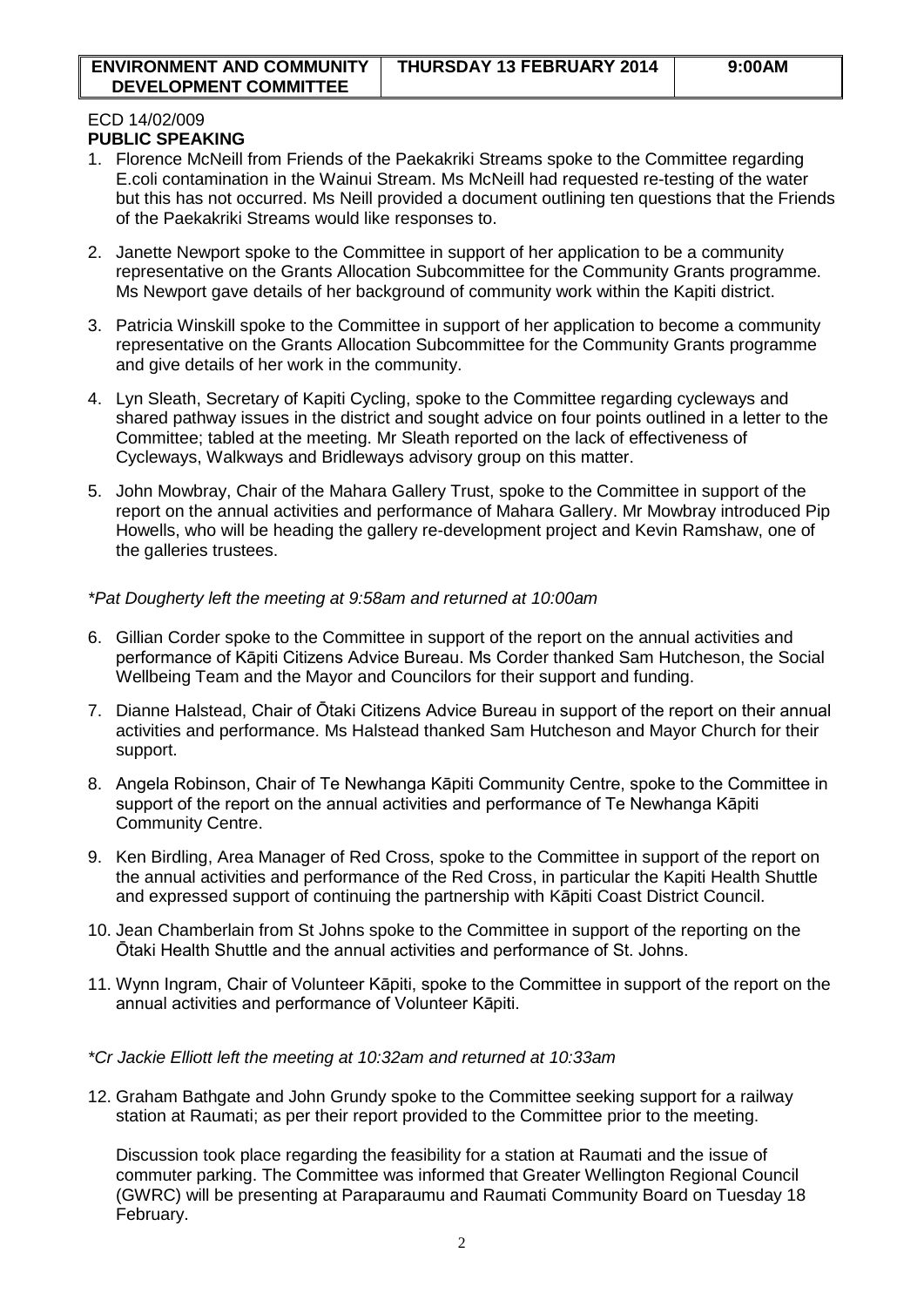| <b>ENVIRONMENT AND COMMUNITY</b> | THURSDAY 13 FEBRUARY 2014 | 9:00AM |
|----------------------------------|---------------------------|--------|
| <b>DEVELOPMENT COMMITTEE</b>     |                           |        |

Further discussion took place proposing a motion to endorse a request from the Raumati Action Group to GWRC to build a station at Raumati.

# **MOVED (Holborow/Gaylor)**

**That the Environment and Community Development Committee endorses the communities request to ask Greater Wellington Regional Council build a railway station at Raumati.**

A division was requested:

**For the motion:** Cr Ammundsen, Cr Church, Cr Holborow, Cr Gurunathan, Cr Scott, Cr Elliott, Cr Gaylor.

**Against the motion:** Cr Cardiff, Cr Bell, Cr Welsh

# **CARRIED**

*\*The meeting adjourned at 11:12am and reconvened at 11:29am.*

#### ECD 14/02/010

### **CHAIRPERSON'S/MEMBERS' BUSINESS**

(a) Public Speaking time responses:

### 1. Wainui Stream

Sean Mallon, Group Manager Infrastructure Services, offered to attend a meeting with members of Friends of the Paekakriki to discuss further. Mr Mallon informed the Committee that E.coli was detected by a Massey University training exercise in March 2013. Council staff have surveyed the stream and could not locate any evidence of E.coli and have forwarded all findings to GWRC. The Chair suggested that Mr Mallon, as the Group Manager on the Paekakariki Community Board, send a letter to Greater Wellington Regional Council on behalf of Environment and Community Development Committee and provide an update of their findings at next Committee meeting. Action: *The Chair requested the issue to be added to the Committees Matters Under Action.*

#### 2. Kapiti Cycling

Discussion took place regarding the four points raised by Kapiti Cycling:

- a. Kapiti Road
- b. Peka Peka to Otaki expressway
- c. KCDC Advisory Groups
- d. Removal of KCDC barriers in CWB links.

Sean Mallon, Group Manager Infrastructure Services, informed the Committee that the proposal for Kāpiti Road upgrade would be presented to Council on 6 March 2014 which would include a comprehensive look at all cycleways. The process would include stakeholder engagement.

Regarding the lack of effectiveness of CWB advisory group the Committee suggested that the group should report back to this Committee every 6 months.

(b) Leave of Absence:

# **MOVED (Ammundsen/Holborow)**

**Leave of Absence was accepted from Mayor Church for 20th -23rd February 2014; and Leave of Absence was accepted from Tony Lloyd for the next 6 months**

# **CARRIED**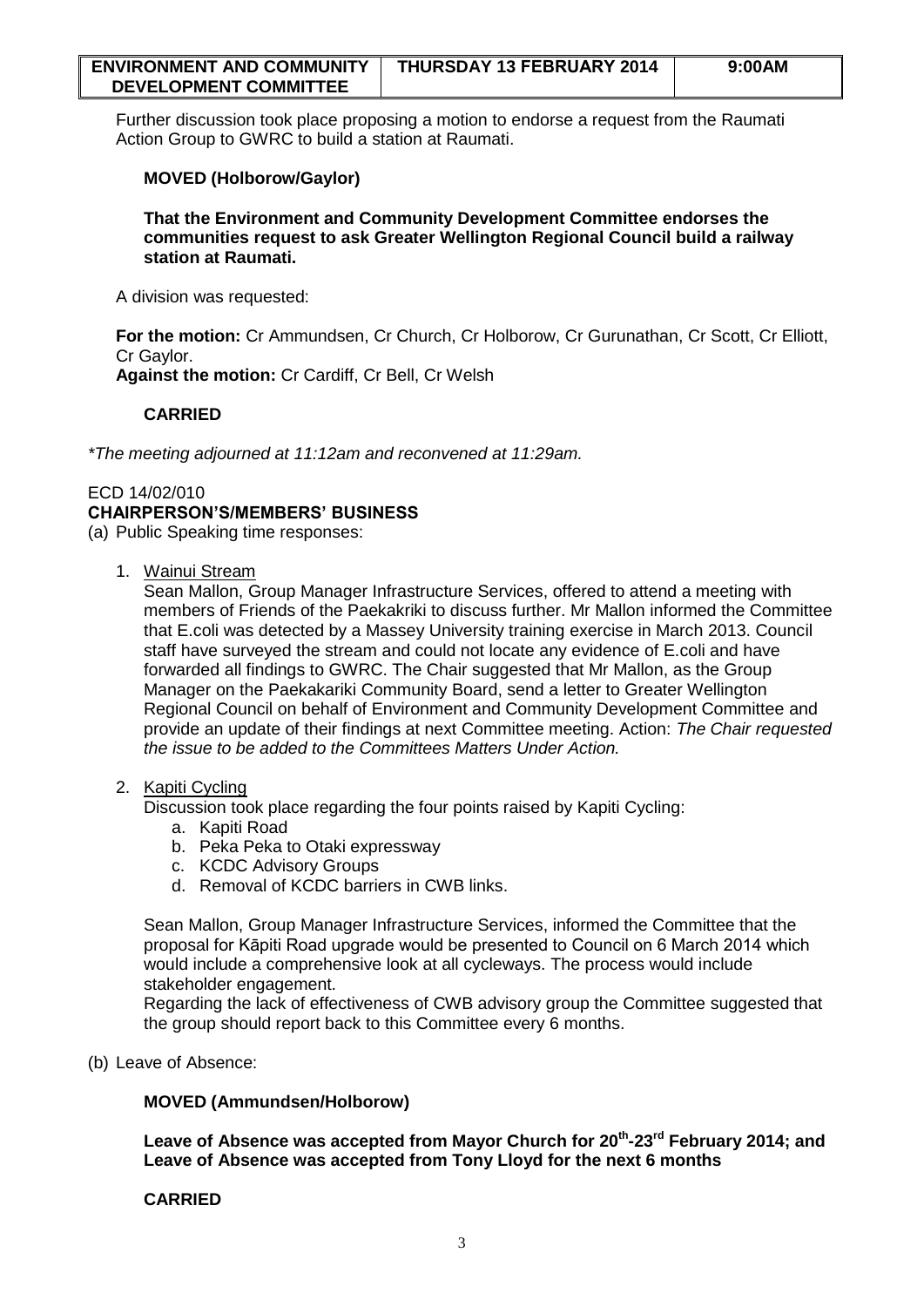| <b>ENVIRONMENT AND COMMUNITY</b> | THURSDAY 13 FEBRUARY 2014 | 9:00AM |
|----------------------------------|---------------------------|--------|
| <b>DEVELOPMENT COMMITTEE</b>     |                           |        |

- (c) Matters of an Urgent Nature there were none
- (d) Declarations of Interest Relating to Items on the Agenda there were none.

# ECD 14/02/011 **STRATEGIC REVIEW OF KAPITI VISITOR INFORMATION NETWORK (VIN)**

Philippa Richardson, Strategic Projects Manager, introduced Rob MacIntyre, from Destination Planning Limited. Mr MacIntyre provided a presentation regarding the finding of his review in to the Kāpiti Visitor Information Network. The Chair clarified that the presentation provided the Committee with information for Long Term Plan.

*\*Jack MacDonald left the meeting at 12:12pm and returned at 12:20pm*

Discussion took place regarding physical information centers and digital information networks, further discussion took place about locations of potential sites in the district.

### **MOVED (Elliott/Gaylor)**

#### **That the Committee notes:**

- (a) **the findings of the independent Strategic Review of Kāpiti Visitor Information Network (i-SITEs)as attached in Appendix 2 to SP13-1080; and**
- (b) **the work streams being undertaken to investigate further the implications and costs of the recommendations so that these can inform the decisions Council makes as part of the 2015 Long Term Plan process.**

# **CARRIED**

*\*The meeting adjourned at 1:04pm and reconvened at 1:34pm.*

*\*Mayor Church and Pat Dougherty, Chief Executive, left the meeting at 1:04pm.*

### ECD 14/02/012 **COMMUNITY CONTRACTS – PART I**

Sam Hutcheson, Senior Social Wellbeing Advisor, spoke to the report regarding Community Contract holders annual reports. Ms Hutcheson thanked the Community group members that had reported on their annual activity and performance during public speaking time earlier.

*\*Cr Gurunathan joined the reconvened meeting at 1:40pm*

#### **MOVED (Scott/Holborow)**

**That the Committee notes the report on performance by Community Contract holders, as set out in Appendix Two of this report SP-13-1089;**

**That the Committee thanks the Community Contract holder organisations for their valuable work; and**

**That the Committee thanks Te Newhanga Kāpiti Community Centre Management Team for their commitment and hard work towards improving the Centre's performance.**

### **CARRIED**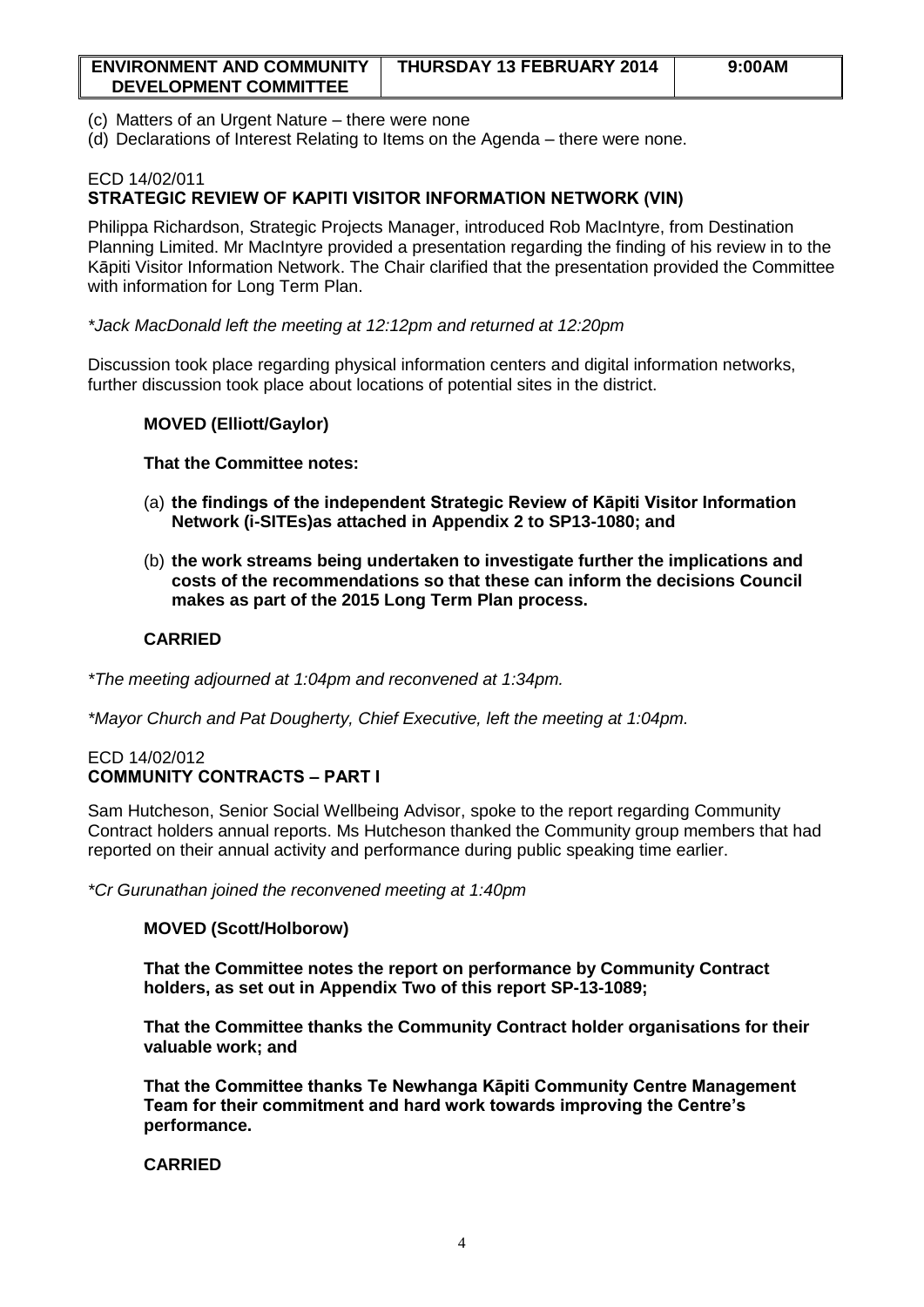| <b>ENVIRONMENT AND COMMUNITY</b> | THURSDAY 13 FEBRUARY 2014 | 9:00AM |
|----------------------------------|---------------------------|--------|
| <b>DEVELOPMENT COMMITTEE</b>     |                           |        |

### ECD 14/02/013

### **MAHARA GALLERY ANNUAL REPORT**

Catherine Scollay, Arts & Museums Development Officer, spoke to this report. Discussion took place regarding impressive visitor numbers and congratulated the gallery.

# **MOVED (Welsh/Elliott)**

**That the Committee receives the Mahara Gallery Trust Board Annual Report 2012- 2013, and notes that the Board and Gallery continue to meet the Council's performance targets and note that there were seven exhibitions with an attendance of 14,058 visitors to the gallery over the last year.**

# **CARRIED**

*\*Mayor Church joined the reconvened meeting at 1:59pm*

#### ECD 14/02/014

**SUBMISSION ON LOCAL GOVERNMENT ACT 2002 AMENDMENT BILL (NO 3)**  Alison Lash, Senior Advisor, spoke to the report and informed the Committee that a final version would be available later today.

# **MOVED (Ammundsen/Church)**

**That the Environment and Community Development Committee approves the attached submission (Appendix 1 to SP-14-1115) on the Local Government Act Amendment Bill (No 3) to be sent to the Local Government and Environment Select Committee subject to any amendments proposed.**

**That the Environment and Community Development Committee approves the Chair and Chief Executive can sign off the recommended changes.**

# **CARRIED**

# ECD 14/02/015 **RESOLUTION TO GO INTO PUBLIC EXCLUDED SESSION**

# **MOVED (Gaylor/Church)**

# **PUBLIC EXCLUDED RESOLUTION**

That, pursuant to Section 48 of the Local Government Official Information and Meetings Act 1987, the public now be excluded from the meeting for the reasons given below, while the following matters are considered:

- **Approval of community representatives for Grants Allocation Subcommittee**
- **Approval of public representatives for Public Art Panel**

The general subject of each matter to be considered, while the public are excluded, the reason for passing this resolution in relation to each matter, and the specific grounds under Section 48(1) of the Local Government Official Information and Meetings Act 1987, for the passing of this resolution are as follows: